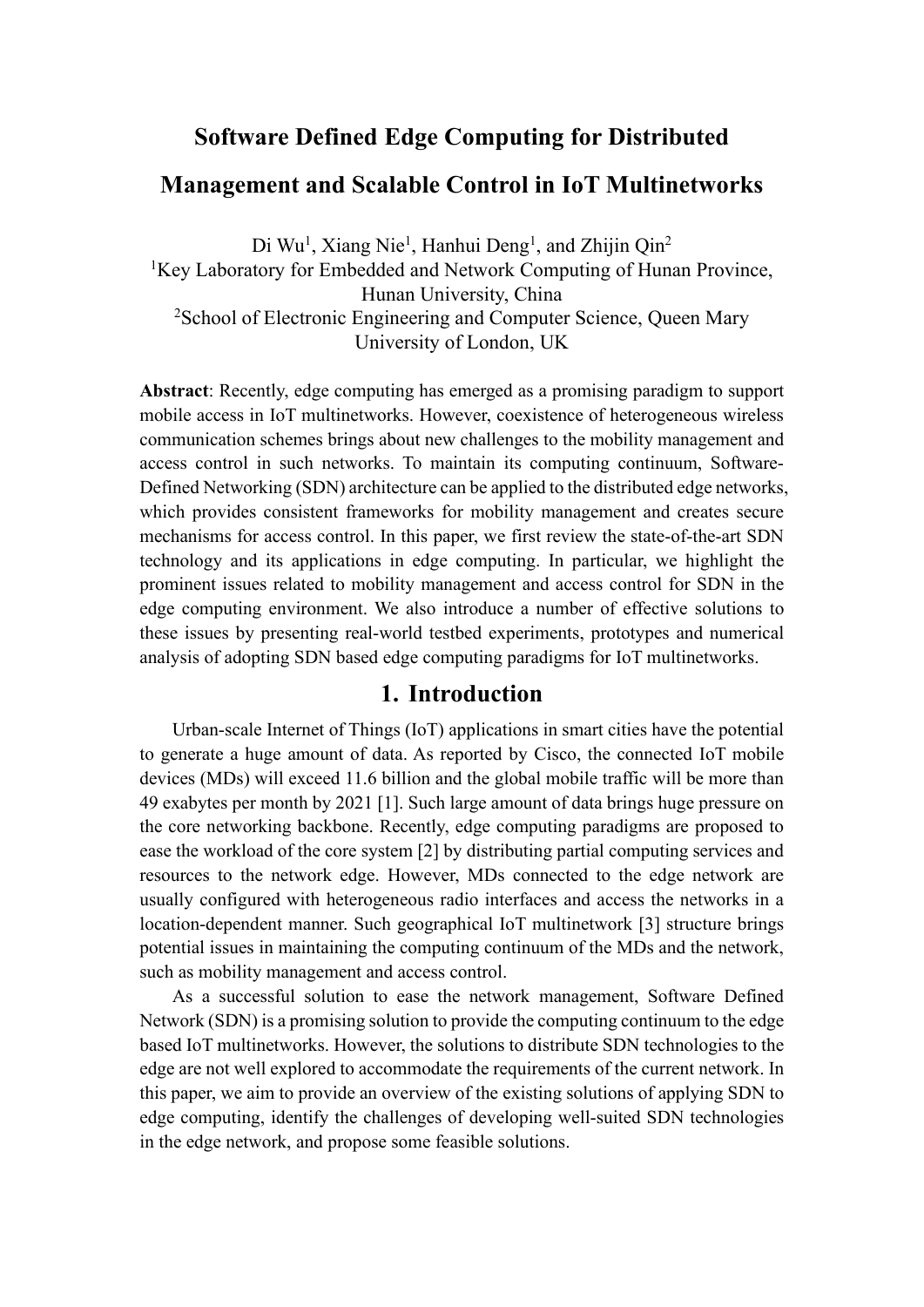## **2. Recent Development of SDN Architecture**

**Software Defined Network:** In order to ease network management, the software defined networking (SDN) paradigm has been adopted to separate the control plane from the data plane. Particularly, the control plane makes decisions about traffic management, and the data plane involves mechanisms of forwarding traffic. The controller is adopted to manage the behaviors of the networks. By doing so, the flow based routing becomes quick and flexible, and rescheduling over the network components becomes possible as well. Most SDN control modes are centralized, in which controllers are deployed in the cloud server and all routes are decided by the controller based on a global network view. These SDN controllers focus on improving performance of single instance, such as network capacity optimization, which generally supports OpenFlow [4] as the standard southbound protocol. Generally, such centralized scheme suffers from the single point of failure problem and has serious implications for scalability and reliability due to the lack of fault tolerance mechanisms. Nevertheless, SDN still presents many new features, such as the logical centralized control model, unprecedented programmability, and flow-based model, which have the potential to fit into the highly scalable networks.

**Scalable SDN:** In IoT networks, the vast amounts of data flows generated by the massive number of MDs may bring huge pressure to the centralized SDN architecture. Hence, building scalable SDN systems is essential to provide scalability while preserving the desirable features of SDN. Some popular approaches have been proposed to scale SDN recently. Specifically, offloading partial workload from controllers to switches has been proposed to reduce the load of the centralized controller. However, this approach requires modifications of the switch hardware, thus limiting its usage to some scenarios of specific applications. An alternative approach is to design a distributed SDN system with multiple control planes, where the whole network view is distributed among multiple controller instances. This distributed method is very suitable for edge computing paradigms in IoT networks, as it can achieve excellent scalability by managing multiple network partitions independently. Moreover, each control plane can exchange network information and perform interoperation through the standard east/westbound interfaces. The availability and scalability issues in distributed SDN has been discussed in [5]. There are also very popular and well-known open source projects including OpenDaylight (ODL) and Open Network Operating System (ONOS), in which the adopted controllers implement an east/westbound protocol, e.g. SDNi, to enable communications between controllers.

**Push SDN to Edge:** The wide adoption of edge computing as well as the potential of deploying SDN in distributed edge networks are gradually becoming the next important topic to explore. It transforms the centralized processing capabilities of traditional SDN into a distributed architecture. Such architecture can push various processing tasks from the center of network to the edge. Moreover, it sets up additional nodes that sit down between the cloud servers and the MDs for edge processing purposes. By using such an architecture, various tasks can be offloaded from the cloud servers to the edge nodes, and data generated by the MDs can be cached on the edge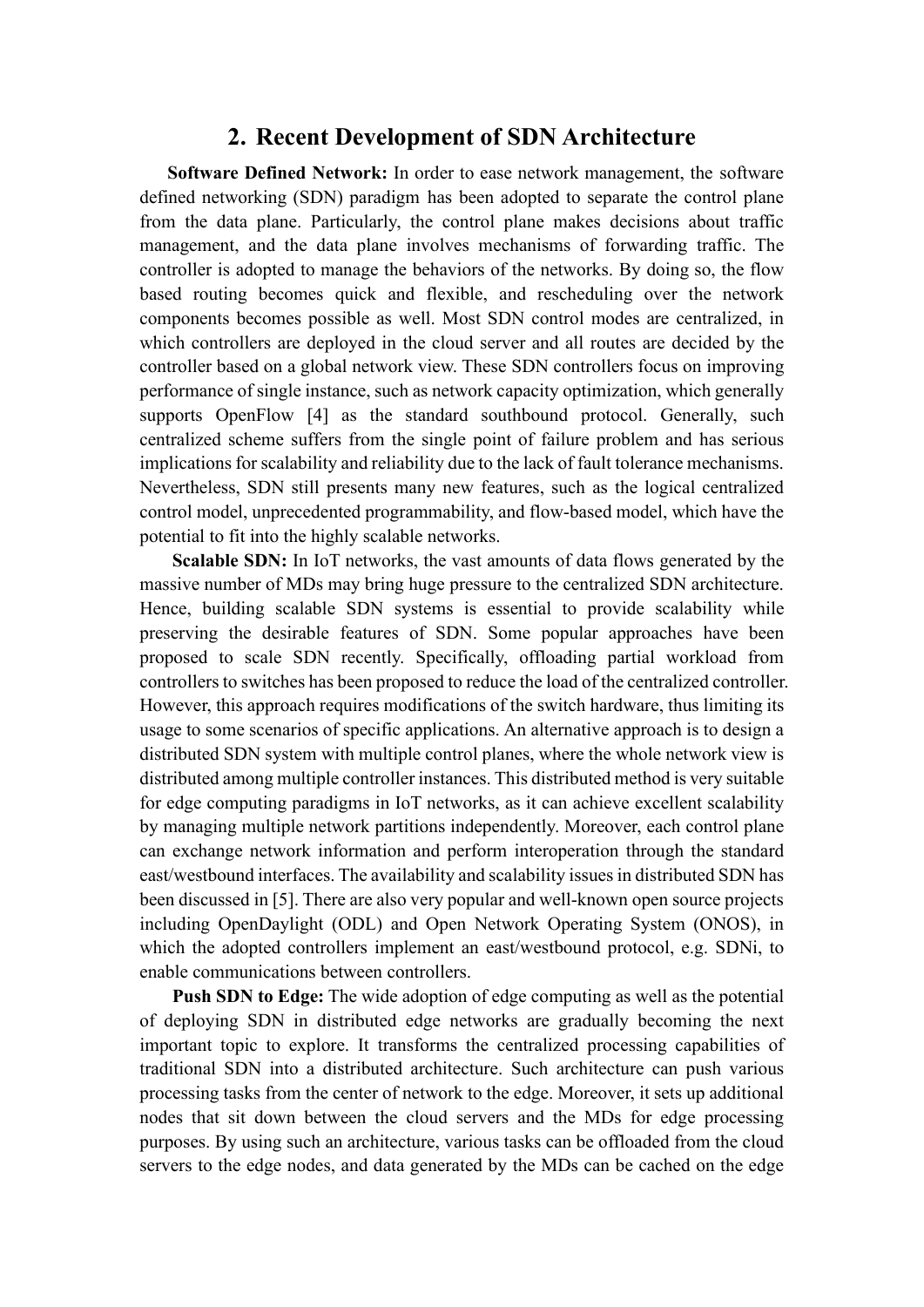nodes as well. As a result, the latency of critical applications is reduced, the reliance on the cloud can be mitigated, and the vast amounts of data generated by IoT devices can be managed in an agile SDN-Edge-IoT ecosystem. To maintain the capabilities of SDN on the edge nodes, a distributed control plane is more than desired in order to manage the mobile access of IoT devices. The common method is to build distributed SDN controllers into a controller cluster. For example, a distributed SDN architecture for IoT through the integration of mobile edge computing systems has been presented in [6], in which controllers are deployed on the edge servers to manage the MDs within its partition. By adopting such a dispersion, the integrated SDN and edge computing presents a feasible solution for mobile access in IoT multinetworks.

## **3. State-of-the-Art Solutions and Prominent Issues**

## **State-of-the-Art Distributed SDN**

In distributed SDN, architecture, mobile access, flow scheduling, and security are essential to integrate SDN with edge computing and IoT multinetworks. The related work is summarized as follows.

**Architecture Design:** Currently, centralized controllers are mainly adopted in enterprise data center networks (DCN), such as Google B4 network. A distributed method has been proposed in [7] to improve the scalability of DCN by modifying the hardware in data plane. Another distributed SDN architecture is to distribute the network view among multiple controller instances [5].

**Mobile Access:** To address SDN access in heterogeneous wireless networks, Vertical handover based on OpenFlow has been investigated in the GENI testbed [8]. Mechanisms such as SoftCell [9] also use SDN to specifically handle mobility and handover to support scalable and flexible access of cellular core network.

**Flow Scheduling:** A scheme has been prototyped in MINA [3] to realize flow scheduling for video data between WiFi and Bluetooth networks. Additionally, in combination with mobility management, flow scheduling of IoT on the edge has been investigated in [10]. Moreover, contextual and flow-based access control has also been studied in [11] by using scalable host-based SDN techniques.

**Security:** For secured access in mobile scenario, FreeSurf introduces an authentication method using SDN for local wireless access control [12]. More recently, device fingerprint has been proposed to secure IoT systems in [13], where the corresponding location authentication mechanism has also been designed by adopting physical layer and other signatures.

### **Issues in Distributed SDN for Edge Computing**

At the time of writing, the design of SDN systems is still in its infancy in terms of architectures, schemes, and mechanisms. The prominent issues are discussed as follow, with particular focus on mobility management and access control.

**Hybrid Architecture to integrate SDN and Edge Computing:** The distributed SDN should scale to accommodate the needs for the large number of MDs in the IoT multinetworks. Besides, current southbound or east/westbound protocols are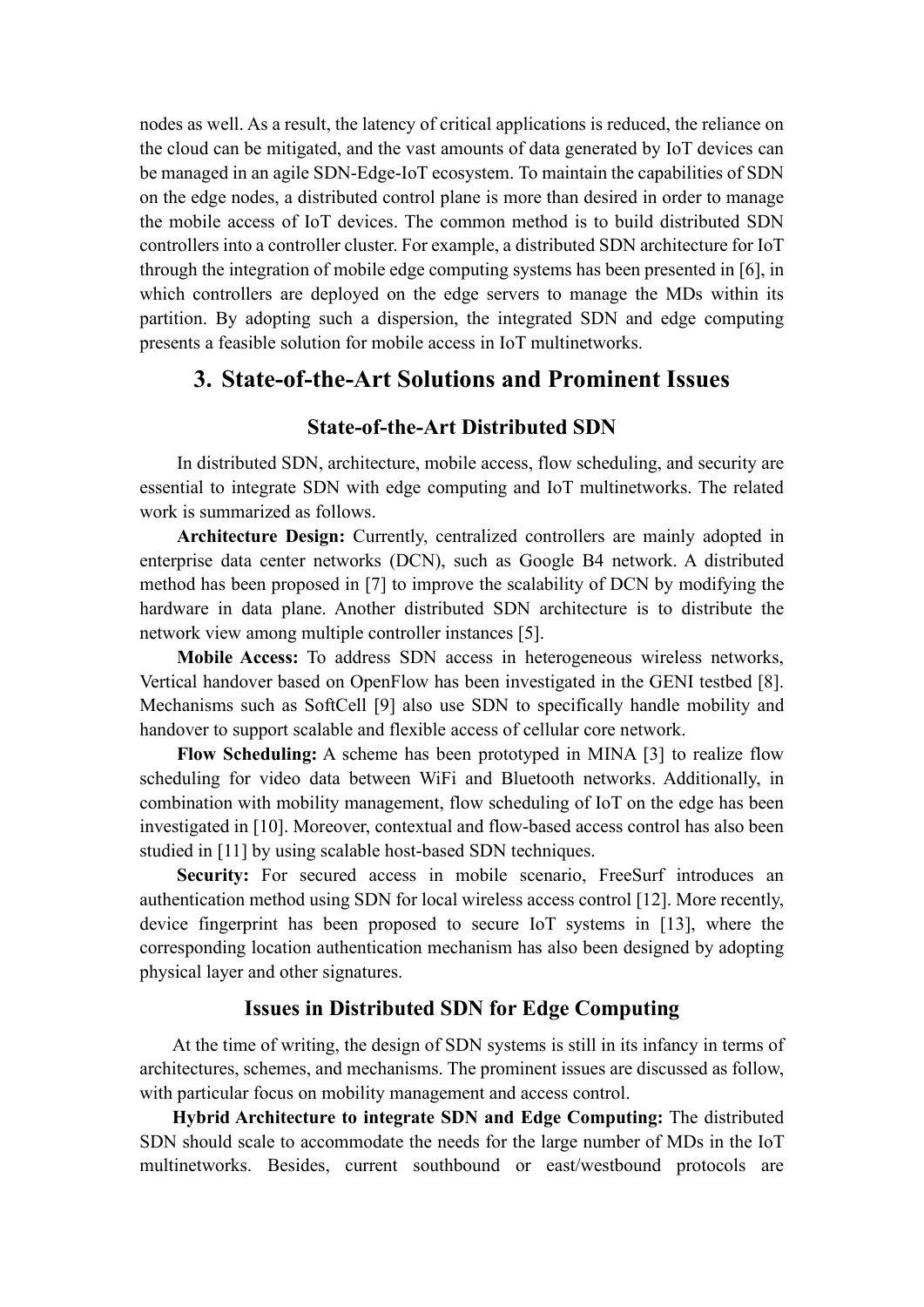insufficient to support communications between the network components, such as switch and MDs in the heterogeneous networks. Therefore, *it is essential to design a hybrid architecture to integrate SDN functionalities with edge computing by considering the scalability, heterogeneity and compatibility of the networks.*

**Mobility Management in Distributed Networks:** When IoT devices roam frequently at the network edge, each controller can build up a mobility map of these devices. In order to manage the software defined edge computing, it is required to combine scalable control with consistent mechanisms. As a result, the distributed SDN can coordinate multiple controllers and switches for information exchange in supporting seamless handover, scalable control and fault tolerance in the networks. Therefore, *deploying mechanisms into distributed SDN for coordinating mobility of devices across distributed networks is essential to ensure the operation of the SDN on the edge.* 

**Flow Scheduling based on Network Partition:** In large-scale networks, SDN controllers could divide the network into multiple partitions according to the geographic areas, flow requests, and mobile information. Each controller should be able to handle data service, resource allocation and flow scheduling within it individual partition so as to satisfy the individual flow request from IoT devices with guarantee on optimal performance of the entire system. Therefore, *the partition methods adopted by distributed SDN for edge computing paradigms should take flow scheduling into consideration and deliver optimal performance based on the flow requirements.*

**Secured Mobile Access:** Due to the lack of proper authentication and authorization schemes, the network attackers can easily find the design faults to discover security key and intercept the important information in software defined edge computing networks. This leads that the relevant components deployed on the network edge, such as IoT devices, access points (APs), controllers, become vulnerable to malicious attacks (e.g. replay attack, Sybil attack, wormhole attack). Therefore, *it is more than desired to build a feasible and secured coordination scheme for SDN controllers and networks edge devices.*

# **4. Enabling Software Defined Edge Computing for IoT**

 In the following, we propose a SDN-Edge-IoT ecosystem architecture for IoT multinetworks to properly address various design issues, including mobility management, network availability, scalability, and security.

## **SDN-Edge-IoT Ecosystem Architecture**

To efficiently tackle the challenges and issues in the integration of SDN and edge computing, we propose an SDN-Edge-IoT ecosystem architecture built on the OpenFlow framework, as illustrated in Fig. 1. In this architecture, the controllers are distributed in proximity to the network edge. The entire network is divided into several partitions to present different geographical areas. At the network edge, each IoT device is associated with heterogeneous APs based on the needs of flow types. The OpenFlow switches are connected with SDN controllers to provide high speed services with low latency. Because of the heterogeneity of APs and MDs, the southbound interface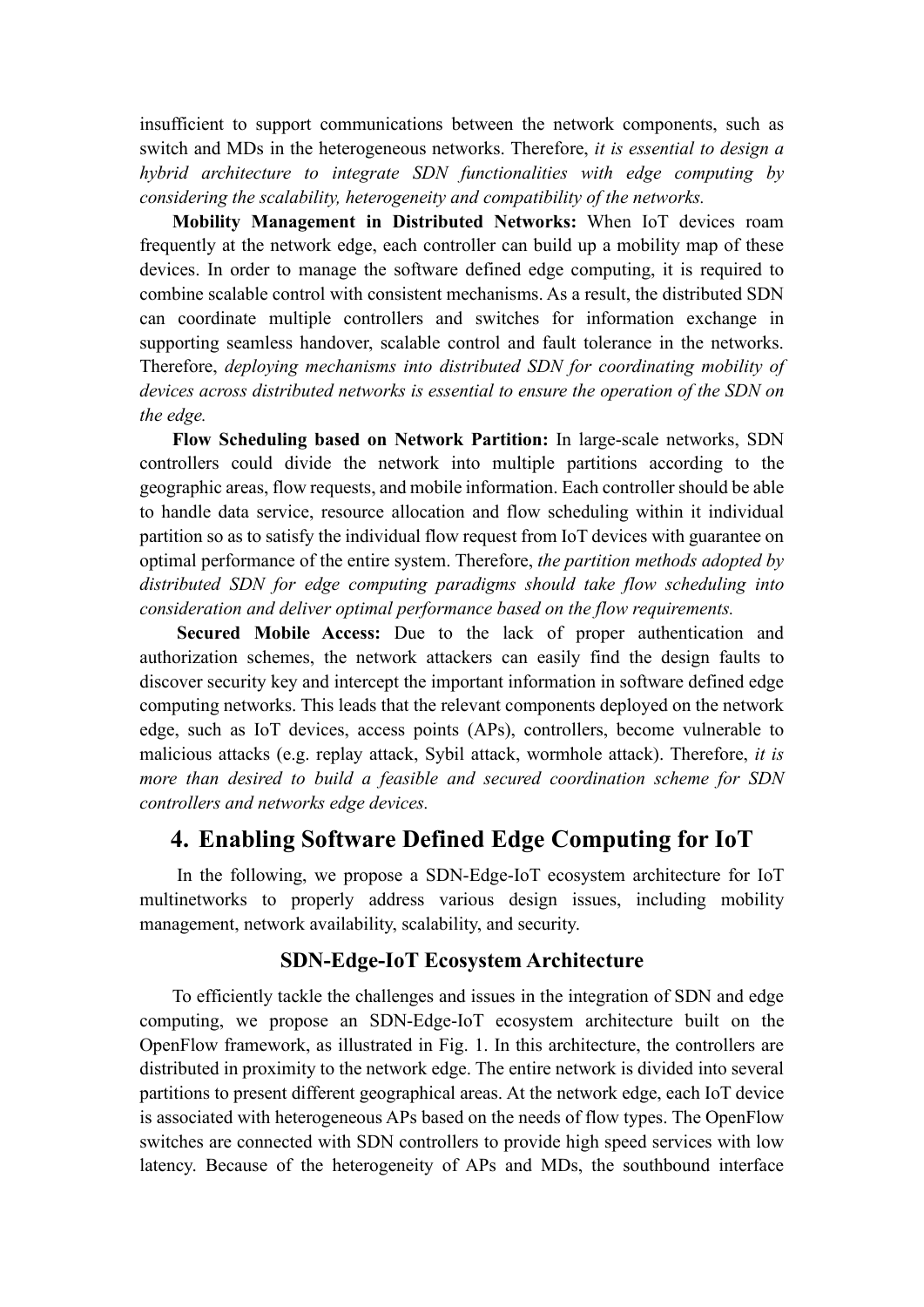protocols are extended with middleware applications to handle network compatibility, so as to enable agile access and handover.



**Figure 1.** An SDN-Edge-IoT ecosystem architecture.

In the control plane, as each controller is responsible for a specific geographical area, it will have a local view of the network status. Information pertaining to service requests and flow transmissions are managed by the partition-dependent controllers. The flow requests and resource allocation are determined through coordinating these distributed controllers. Through the extension of east/westbound interface to support communications between controllers, distributed mobility management and access control can be achieved by exchange the information recorded by different controllers via connected switches. Therefore, above SDN-Edge-IoT ecosystem architecture is able to meet the network availability and scalability needs in software defined Edge computing.

#### **Distributed Mobility Management**

When IoT devices roam between different partitions, a consistent controller coordination scheme is required to manage the mobility of the devices. The distributed SDN systems can ensure consistency of controllers based on the exchanged information through east/westbound interface. However, a fundamental problem of maintaining consistency is to locate the controllers that are responsible for specific MDs in the network. If each controller maintains a database containing the information of all other controllers, the controller information update would introduce significant overhead when controllers join or leave the SDN system. Therefore, simple and efficient methods are required to maintain consistency in mobility management.

In order to realize the desired mobility management, we propose a distributed lookup protocol to address the mobility management problem, based on the distributed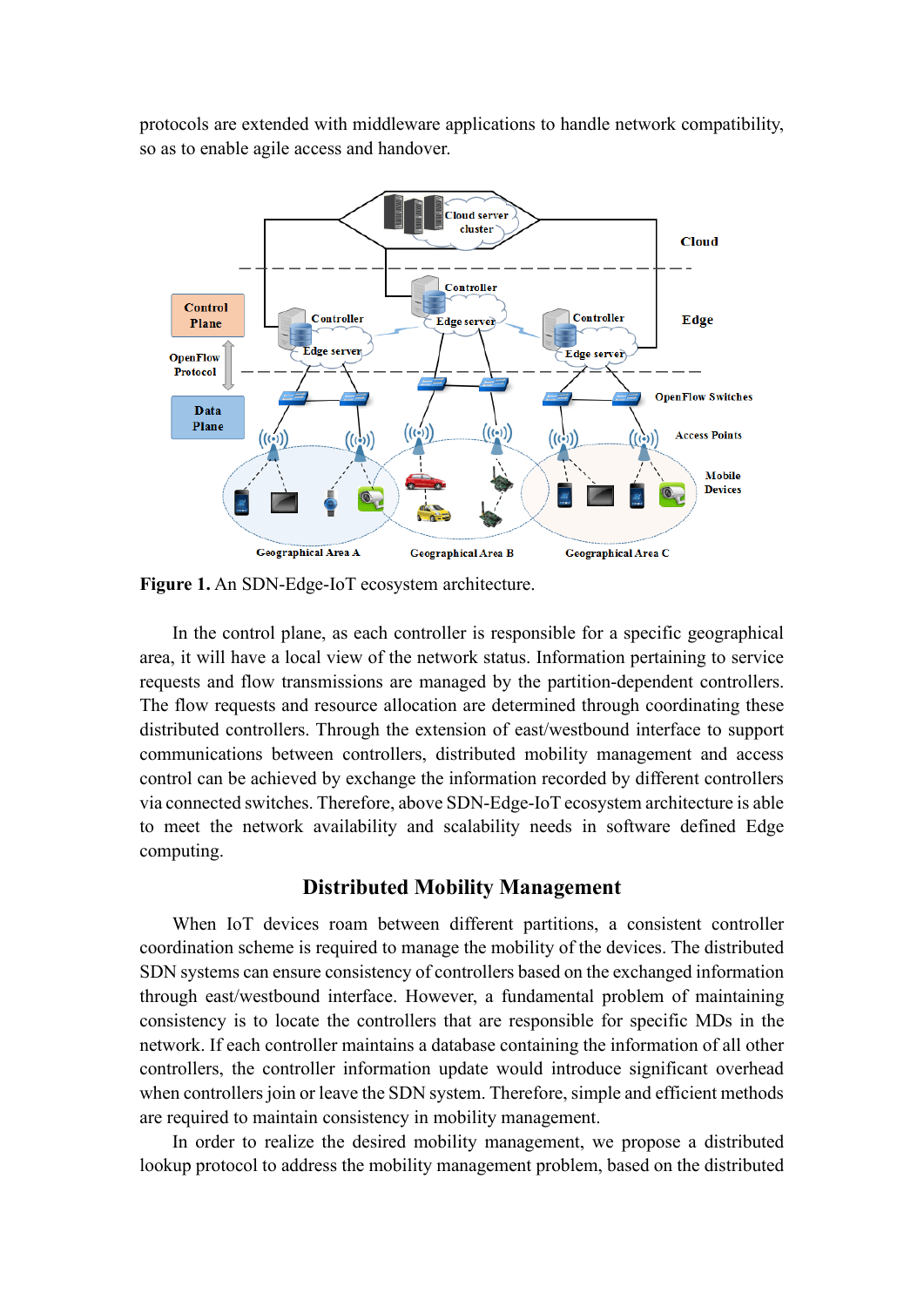hash table (DHT) of Chord [14] structure, and its lookup scheme using finger table. As shown in Fig. 2a, the proposed method maintains a controller network by using an ordered ring overlay, where the distributed controllers act as overlay nodes in the consistent hashing framework.



**Figure 2.** Mobility management in the considered overlay networks: (a) overlay case, (b) mobility case, (c) handover case, (d) add a controller, and (e) delete a controller.

As a bootstrapping step, when there is a new IoT MD joins the distributed SDN network, a supervisory controller will be its initially associated one. In the mobility case illustrated in Fig. 2, the mobile ID of each IoT MD is hashed by the overlay structure. Then an integer key is obtained to localize the IoT MD's supervisory controller. Since every controller can use consistent hashing to localize the supervisory controller of any IoT MD, the supervisory controller is used to track the previous and current associated controllers for the newly joined IoT MD. As illustrated in Fig. 2(b) and Fig. 2(c), once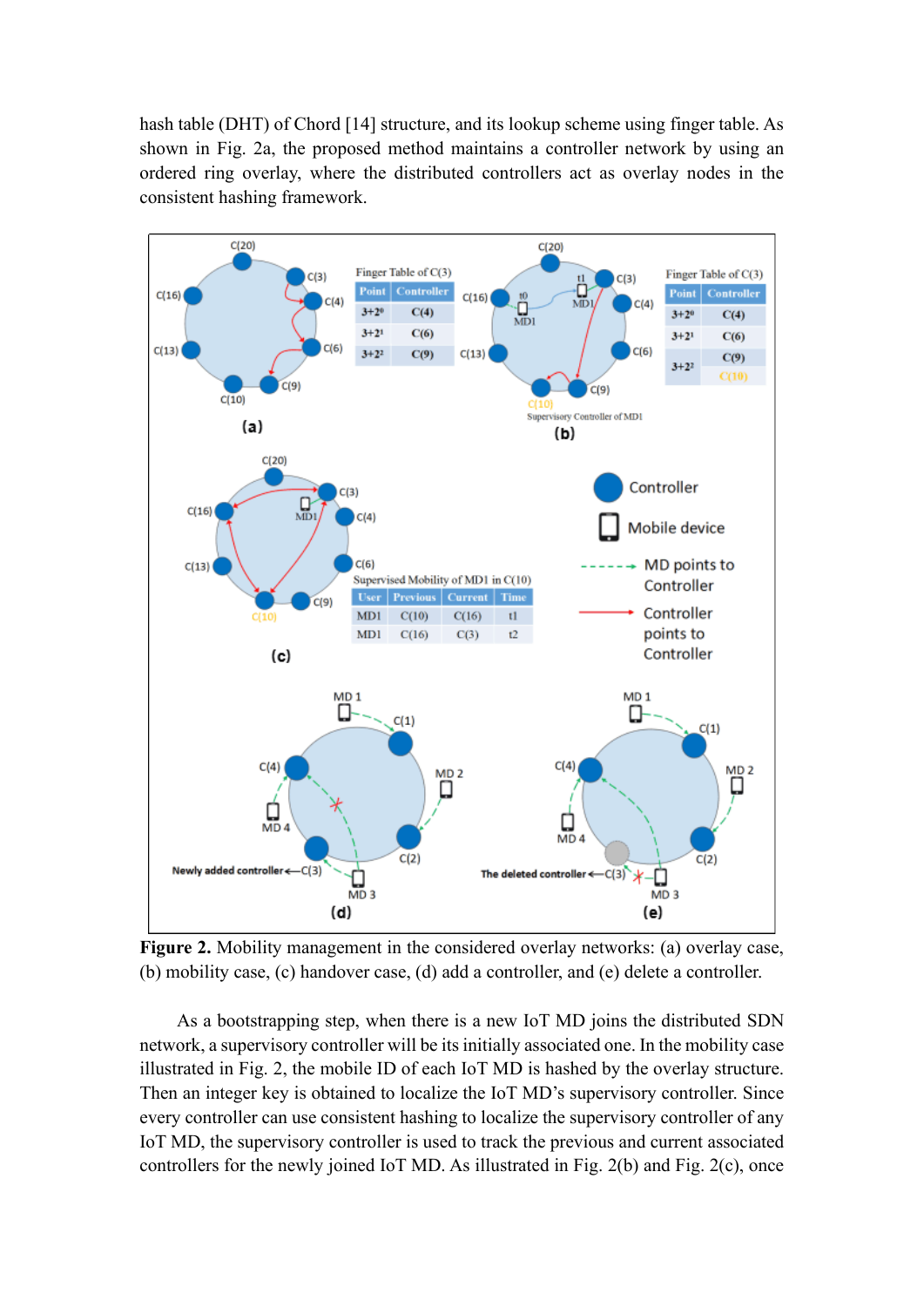MD M1 moves into controller  $C(3)$ 's partition, the new associated controller  $C(3)$  can localize its supervisory controller  $C(10)$  and learn that  $C(16)$  is the previous associated controller for M1. After this,  $C(3)$  can communicate with  $C(16)$  directly to fetch the previous session between M1 and C(16) and reroute flows to its current partition.

In addition, we propose a Personal AP protocol running in the controller for mobility management between IoT MDs and APs. Particularly, the proposed Personal AP protocol replicates the complete association parameters<sup>[1](#page-6-0)</sup> between each pair of MD and AP, and reinstates the association parameters at the AP, which is best-connected to the MD. Then MDs perceive the newly connected AP as its old AP. By doing so, the MAC layer management information keeps intact without requiring the re-establishing of association states between the MD and the network backend.

## **Scalable Control and Fault Tolerance**

The key of implementing scalable mobility management is to maintaining the consistency of controller clusters. The joining and leaving of controllers are two typical operations to achieve scalable control in distributed scenarios. As illustrated in Fig. 2(d) and Fig. 2(e), when there is a controller that newly join in the existing overlay, its successor is identified first by performing a lookup in the overlay structure based on the controller ID. Once the successor is located, the newly joined controller selects the key of the successor. Then the newly joint controller updates its successor's former predecessor as its predecessor, and update its predecessor according to that of its successor. On the contrary, when a controller decides to leave an existing overlay, it first move all keys controlled by the controller to its successor. Afterwards, the controller updates its successor's predecessor to that of itself, and sets its predecessor's successor to its successor. It is worth noting that before the controller leaves, the default rule is to copy the relevant control information , such as network status and flow status, maintained by the controller to its successor for consistency purposes.

Additionally, fault tolerance is another critical issue in scalable control. We need to tackle failures of different components in the distributed software defined edge computing architecture. As for controller failure, robust control can be achieved by replicating the data of the faulty controller to its successors. Specifically, if there are failures in the local controller, a new successor is adopted to replace the failed one. While for the finger-table failures, alternate paths are selected adaptively while routing. If there is no response from a finger, the previous fingers in the local table or fingertable replicas from one successor will be adopted. While for the AP failure, the associated controller can detect it first, and then flows going through the failed AP will be redirected to the other APs in its partition. Thereafter, IoT devices can associate with the newly assigned AP.

<span id="page-6-0"></span><sup>1</sup> Here, the association parameters contain state information, including the MD MAC address, AP MAC address, MD association ID, data frame sequence number, security keys, and flow status.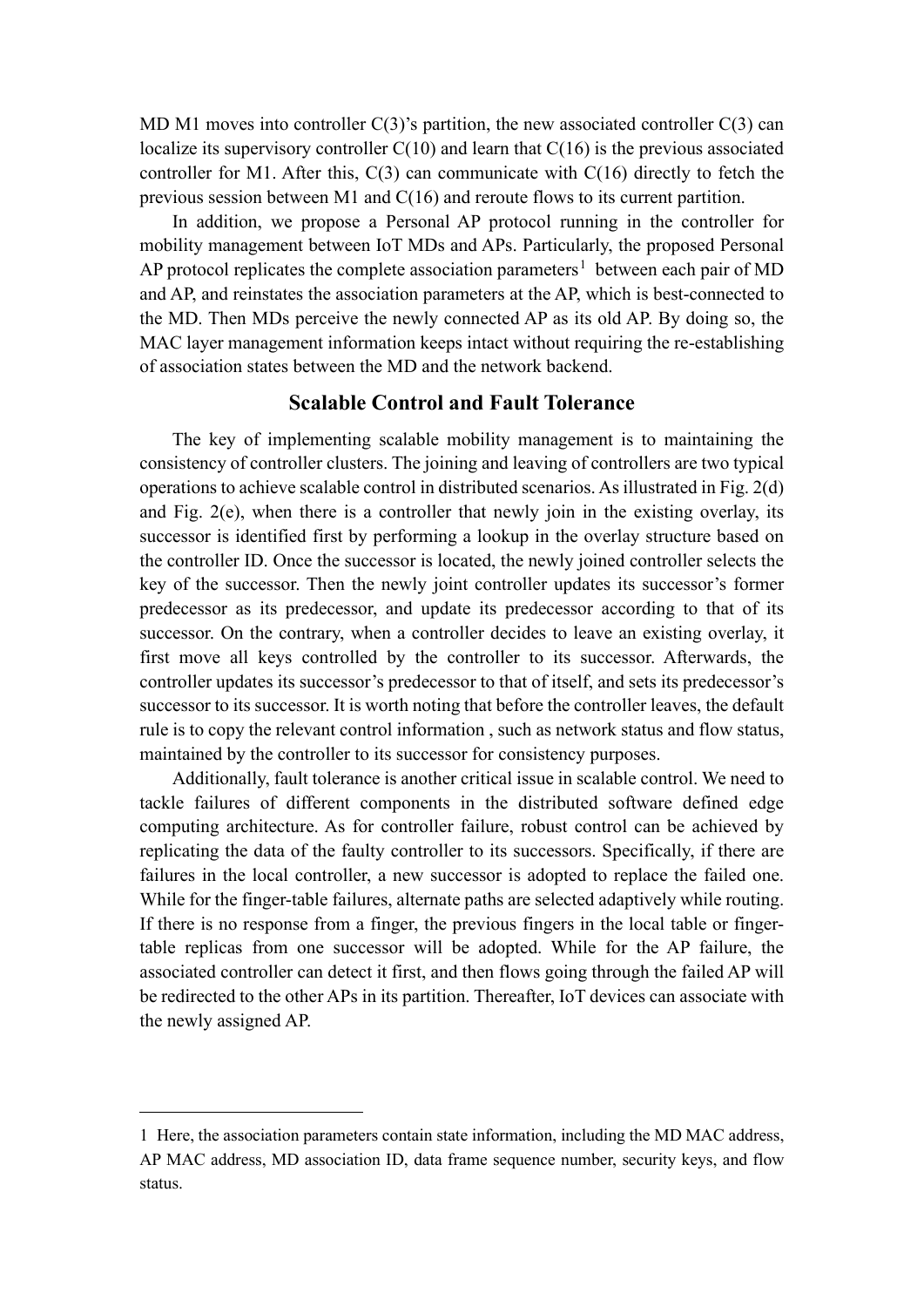#### **Flow Scheduling**

If there are flow requirements from IoT devices, the SDN controller will find available resources on the network edge to satisfy the flow requests and achieve the optimal performance of the whole partition. However, the IoT flow requirements are usually depicted in an abstract manner. As a result, they are irrelevant to the underlying network and device resources specifications. Therefore, in order to schedule data flow efficiently, the SDN controller of each partition should build up a partition view. As illustrated in Fig. 3, the partition-dependent IoT MDs associate with heterogeneous APs and request various types of data flow from the corresponding data server. As these devices roam across different partitions, the records of the new and left IoT MDs are maintained in the local controller to indicate resource usage and user density. The Network Calculus method [3] has been proposed for the controllers to get the partition view by obtaining the up-to-date status of flow scheduling within its partition.

After the partition view of current network status is available, the controller can manage handover between heterogeneous access networks. Particularly, based on the current capacity of the controlled partition, the supported radio access technologies and the types of requested services, the controller will assign the newly joined IoT MD to the optimal AP. To select the best available APs for dynamic IoT flow requirements under multiple network constraints, we could formulate it as a generalized assignment problem (GAP) and use greedy heuristic methods [10] to match flow requests with optimal or near-optimal resource allocation.



**Figure 3.** A heterogeneous network space based partition.

### **Secured Mobile Access**

The security is critical for the development of distributed SDN for edge computing, especially in IoT multinetworks where security mechanisms are limited for IoT devices in mobile scenario. The examples in [15] show that edge computing system obviously faces many security and privacy threats. Compared to centralized systems, the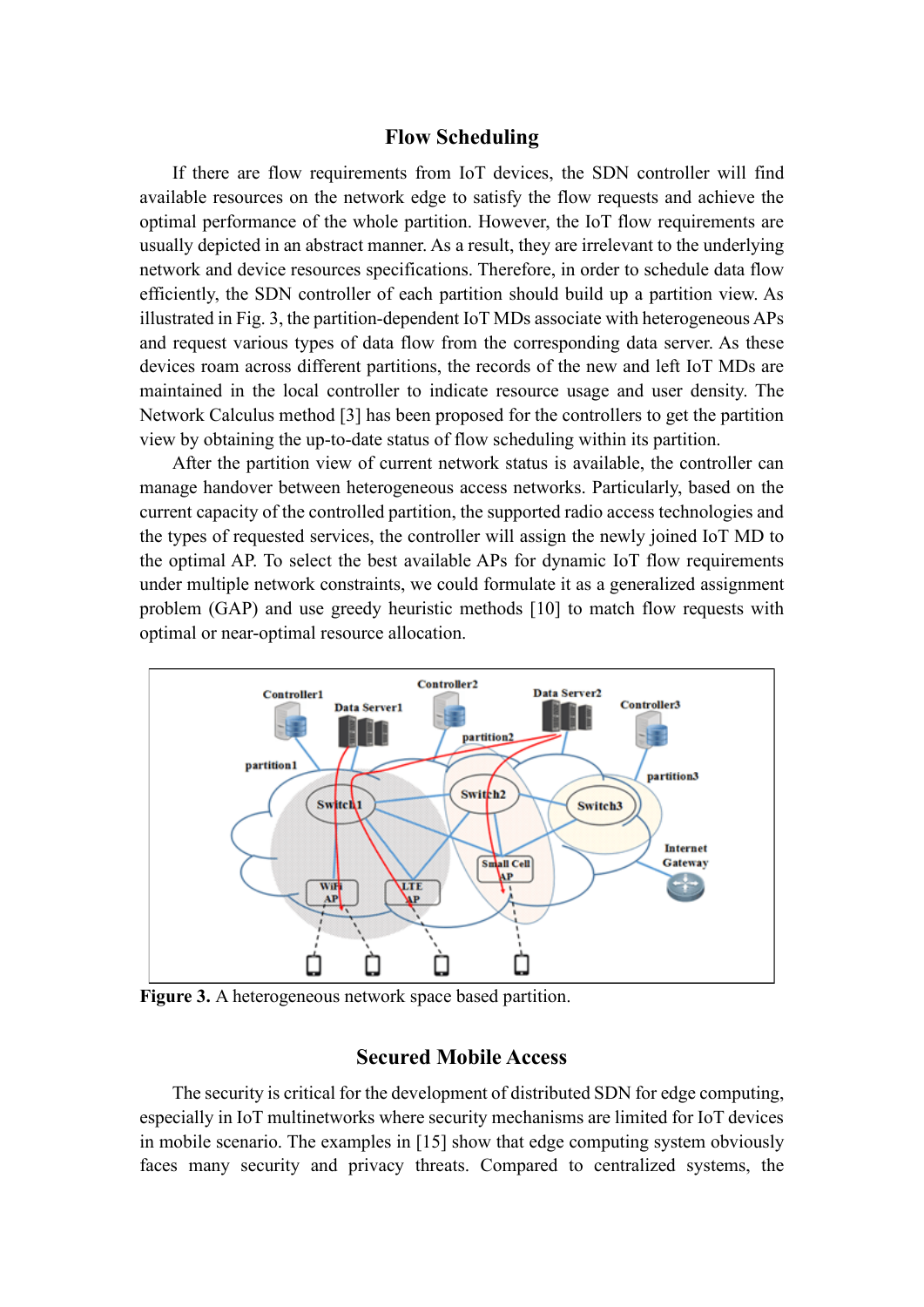distributed features of edge computing are more vulnerable to threats from malicious attacks. Therefore, the SDN control plane needs to be actively involved to mitigate the existing security problems. The controller should defend against not only the traditional network attacks, such as Dos/DDoS, but also the injection of malicious/false flow rules against edge computing. Specifically, since controllers deployed in our system split the edge network into several partitions according to the represented geographical areas, the location-based authentication is of great interest to the network access control of IoT multinetworks.

The location group is defined as a set of APs from the IoT multinetworks in the partition, whose wireless coverages share the access-granted area. The location group information of each partition is regarded as one type of network information, which is recorded and maintained in the corresponding controller. Fig. 4(a) illustrates two access-granted areas as marked by the shaded areas of two AP location groups,  $G1 = \{AP1, AP2\}$  and  $G2 = \{AP3, AP4\}$ . For location authentication procedure as shown in Fig. 4(b), the controller first distributes information including location group membership and security key to the APs. Meanwhile, the key information is updated periodically. The APs will then broadcast the received keys to the IoT devices in the partition by beacon messages. The location of an IoT MD can be determined by those IoT devices that collect and present all the key information from the corresponding APs.



**Figure 4.** Authentication within access-granted network area: (a) access-granted areas, and (b) authentication procedure.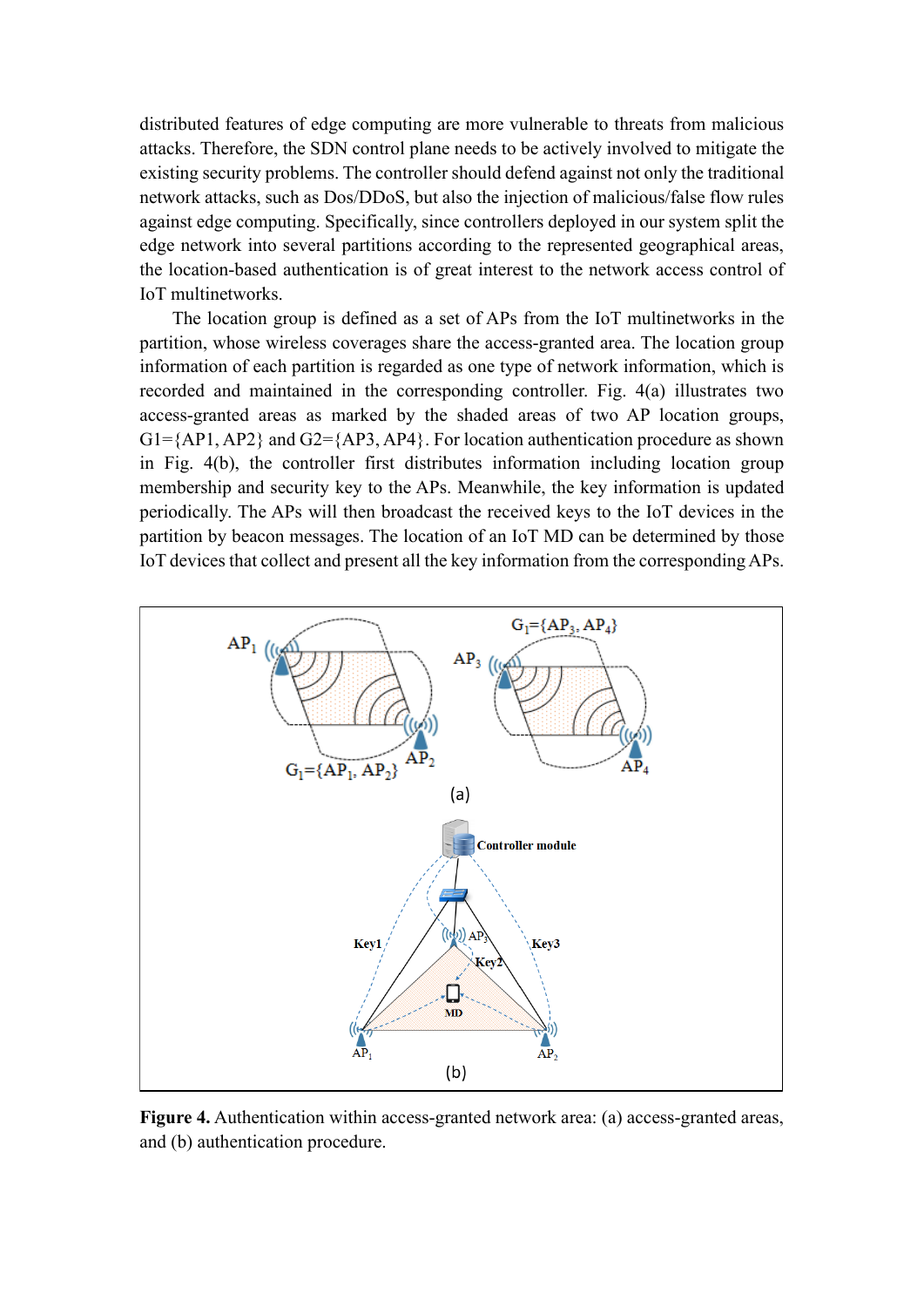# **5. Results and Analysis from Experiment Testbed**

In this section, we implement a prototype system called LEDGE to test the feasibility of SDN-Edge-IoT systems. The well-known ORBIT is used as our wireless network testbed, which contains components such as WiFi, WiMAX, and USRP2, and can be accessed by the management framework.

## **Analysis of Mobile Access**

As real mobile access patterns of IoT devices on the edge of large multinetworks follow event or motivation driven behaviors, we chose a school building to collect mobile traces based on the classes. During the experiment period, students have different behaviors, such as coming to the building, leaving the building, and staying in the building. Accordingly, the statuses of MDs are classified as "joining", "leaving", and "staying". Particularly, there are 8 OpenFlow-enabled ORBIT nodes deployed in the building as corresponding APs. Two SDN controllers are used to construct a distributed scenario to schedule various requests from more than 300 IoT devices. We also compare the performance in terms of throughput (flow) and delay of LEDGE with two OpenFlow-based wireless access control schemes proposed by FreeSurf [12] and MINA [3].



**Figure 5.** Performance of mobile access: (a) mobile throughput, (b) mobile delay, and (c) impact of scalability on throughput.

From Fig. 5(a) and Fig. 5(b), the observed performance indicates that LEDGE outperforms FreeSurf and MINA both in terms of throughput and delay when MDs are located in the access granted areas. LEDGE can achieve the average throughput of 7.16 Mbps, while MINA can offer 6.21 Mbps throughput and FreeSurf only reaches 5.13 Mbps. The average delay in LEDGE is about 0.13 s, while the delay in MINA is about 0.28 s and FreeSurf is 0.42 s. The performance of LEDGE is better than both MINA and FreeSurf because LEDGE adopts agile mobility management and access control on the network edge.

We also verify the scalability of LEDGE in the ORBIT testbed using three ORBIT sandboxes. If there is a flow, a Packet-In message will be sent to the controller. Therefore, the Packet-In message is used to evaluate the scalability of flow scheduling in LEDGE. Fig. 5(c) demonstrates the throughput of LEDGE with varying number of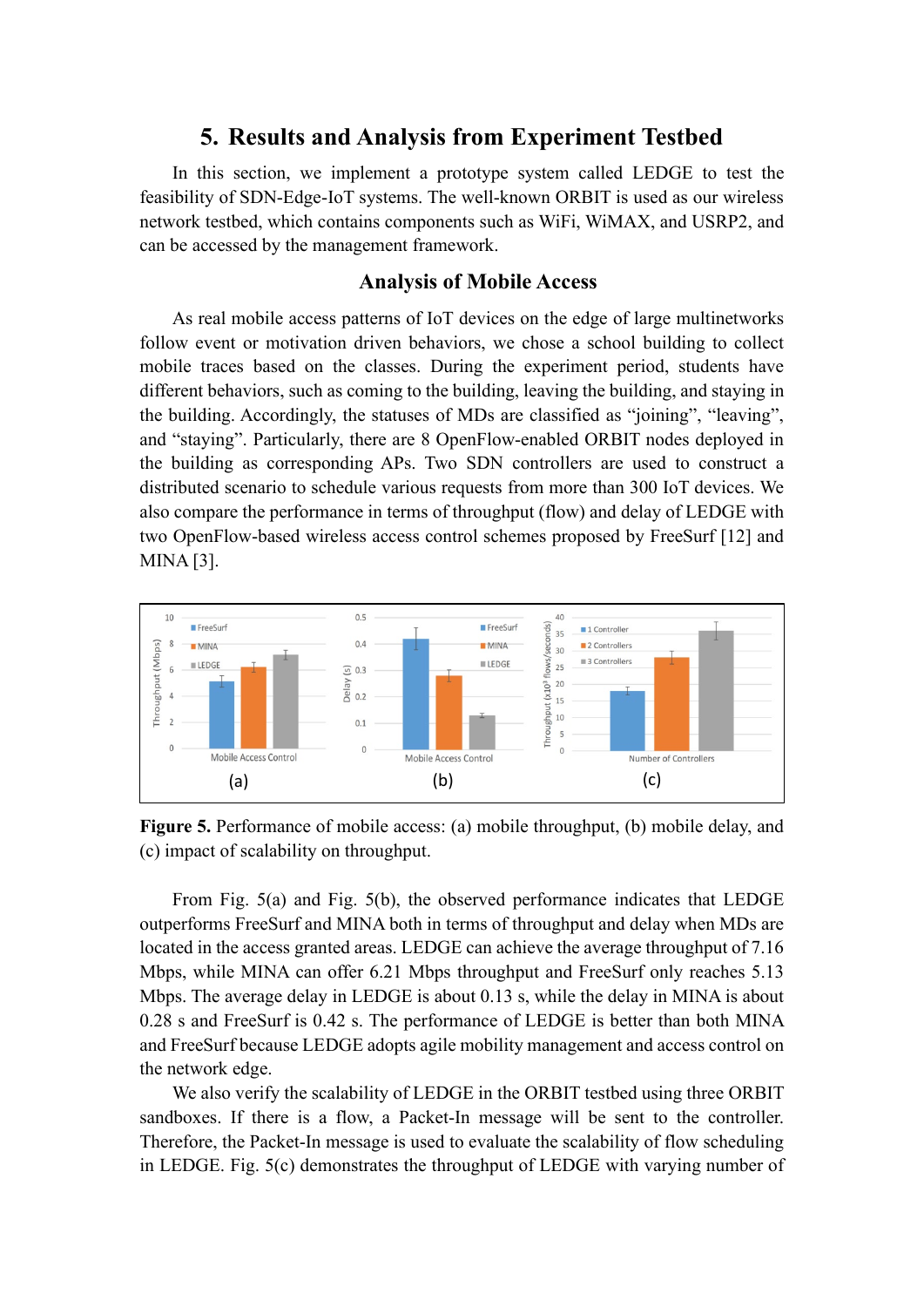controllers. It is observed that increasing the number of controller results in an increment of throughput in an almost linear manner. This is due the fact that each controller in LEDGE can mainly control the traffic flows within its own partition.

#### **Analysis of Location Authentication**

An ORBIT sandbox with three AP nodes is chosen in the second experiment. Fig.  $6(a)$  illustrates mobile scenarios, in which AP nodes 1, 2, 3 form a location group AP<sub>1</sub>, AP2, AP3, and the access-granted area is defined by the triangular area marked with dashed blue lines. These three APs connect with an OpenFlow switch (labeled as node 4), which is also connected with a SDN (node 5) and a MD (node 6). All wireless links have 11Mbps data rate. The controller periodically generates and distributes individual keys Key1, Key2, Key3 to the corresponding APs. Then the APs broadcast the keys in their beacon messages to MDs.



**Figure 6.** Performance of location authentication: (a) mobile scenario, and (b) mobile throughput.

In our location authentication experiments, the beacon period is set as 100 ms in order to guarantee prompt delivery of the keys to the MD in the access-granted areas. In the experiment, one TCP stream is directed from the MD (node 6) to the SDN controller (node 5). We create a mobility pattern that node 6 moves out of the access granted area at 22.1s and return to the area at 35.9s. In the comparison, the data traffic tests are carried out in three settings: 1) no access control mechanism (None); 2) with location authentication (LEDGE-LA) mechanism; and 3) with Personal AP protocol (LEDGE-PAP).

Fig. 6(b) illustrates the throughput of the TCP connection with and without LEDGE operations respectively. All TCP streams are disrupted at 22.1s for both scenarios with or without LEDGE operations since the MD (node 6) loses the connection with associated AP (node 1). The TCP stream without network access control mechanism is able to come back to the normal throughput rapidly after associating with another new AP (node 3). However, the TCP streams with LEDGE-LA and LEDGE-PAP cannot recover their throughput until the MD returned to the access-granted area at time 35.9s. It is worth noting that the TCP streams with LEDGELA and LEDGE-PAP have a 4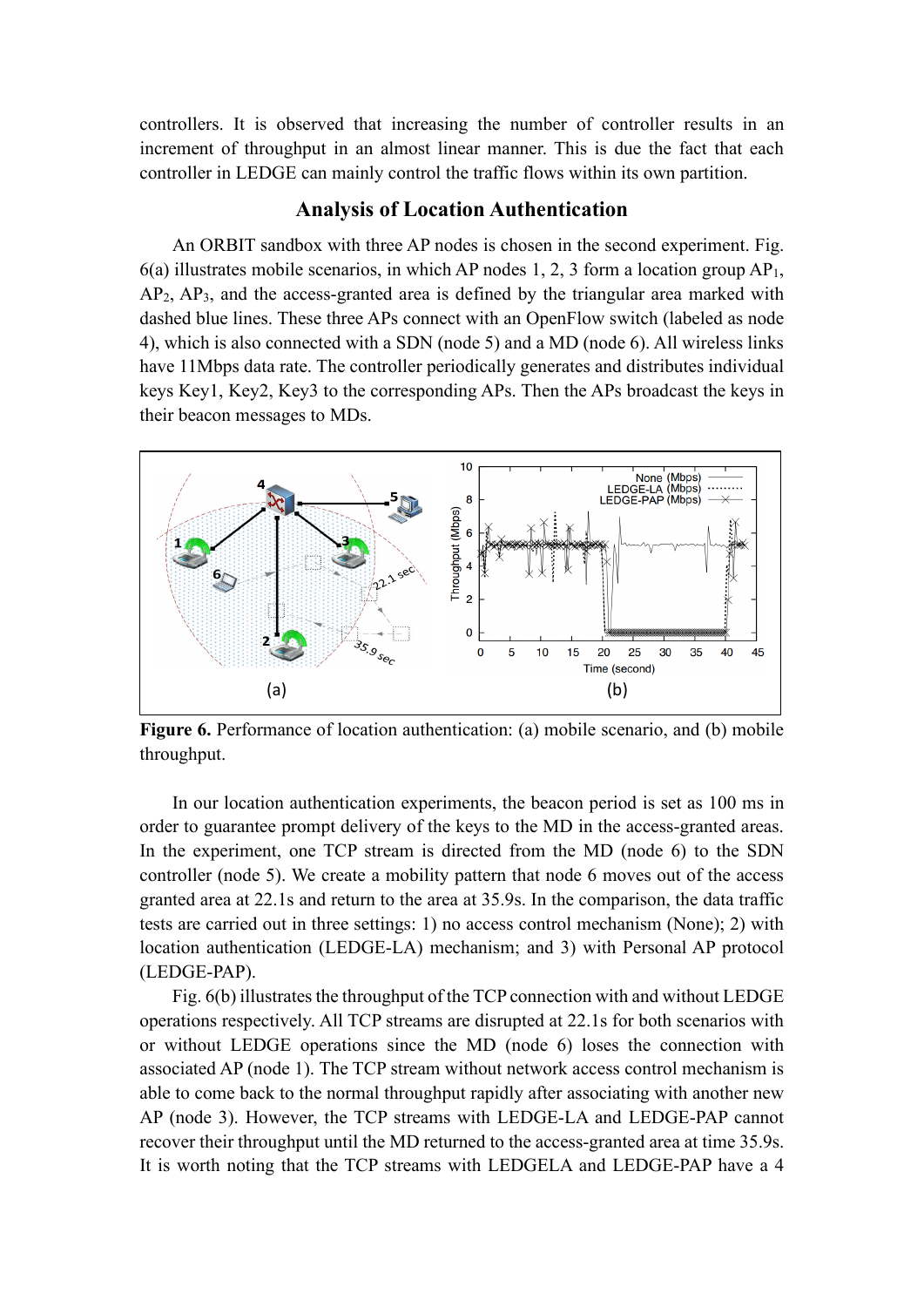second lag before recovering to their normal throughput, which is caused by the congestion and flow control timing mechanisms adopted by TCP. Both LEDGE-LA and LEDGE-PAP achieve the same access control goal within one location group though with protocol operations.

# **6. Conclusion**

SDN and edge computing have recently emerged as a promising paradigm to support mobile access in IoT multinetworks. These communication and networking technologies also bring new challenges in both design and deployment of software defined edge computing networks. To meet the network availability and scalability needs, we have presented an SDN-Edge-IoT ecosystem architecture for mobility management and access control in IoT multinetworks. Relevant scalability and consistency issues to maintain the distributed system have also been carefully addressed. In addition, security has been integrated into the design of protocols in the communication architectures. The results collected from real testbed confirm that our software defined edge computing system is able to provide agile mobility management and access control for IoT multinetworks.

#### **References**

- [1] Cisco, "Cisco Visual Networking Index: Global Mobile Data Traffic Forecast Update, 2016- 2021 ," Tech. Rep., 2017.
- [2] A. C. Baktir, A. Ozgovde, and C. Ersoy, "How Can Edge Computing Benefit from Software-Defined Networking: A Survey, Use Cases & Future Directions," IEEE Communications Surveys & Tutorials, 2017.
- [3] Z. Qin, L. Iannario, C. Giannelli, P. Bellavista, G. Denker, and N. Venkatasubramanian, "Mina: A reflective middleware for managing dynamic multinetworks environment," in IEEE/IFIP NOMS, 2014, pp. 1–4.
- [4] N. McKeown, T. Anderson, H. Balakrishnan, G. Parulkar, L. Peterson, J. Rexford, S. Shenker, and J. Turner, "OpenFlow: enabling innovation in campus networks," ACM SIGCOMM Computer Communication Review, vol. 32, no. 2, pp. 69–74, 2008.
- [5] D. Suh, S. Jang, S. Han, S. Pack, M. Kim, T. Kim, and C. Lim, "Toward Highly Available and Scalable Software Defined Networks for Service Providers," IEEE Communications Magazine, vol. 55(4), pp. 100-107, 2017.
- [6] J. Yaser, A. Doulat, A. Darabsed, M. Alsmirat, and E. Benkhelifa, "SDMEC: Software Defined System for Mobile Edge Computing," in IEEE International Conference on Cloud Engineering, 2016:88-93.
- [7] A. R. Curtis, J. C. Mogul, J. Tourrilhes, P. Yalagandula, P. Sharma, and S. Banerjee, "Devoflow: scaling flow management for high-performance networks," in ACM SIGCOMM, 2011, pp. 254–265.
- [8] M. Berman, J. S. Chase, L. H. Landweber, A. Nakao, M. Ott, D. Raychaudhuri, R. Ricci, and I. Seskar, "GENI: A federated testbed for innovative network experiments," Computer Networks, vol. 61, pp. 5–23, 2014.
- [9] X. Jin, L. E. Li, L. Vanbever, and J. Rexford, "SoftCell: scalable and flexible cellular core network architecture," in ACM CoNEXT, 2013, pp. 163–174.